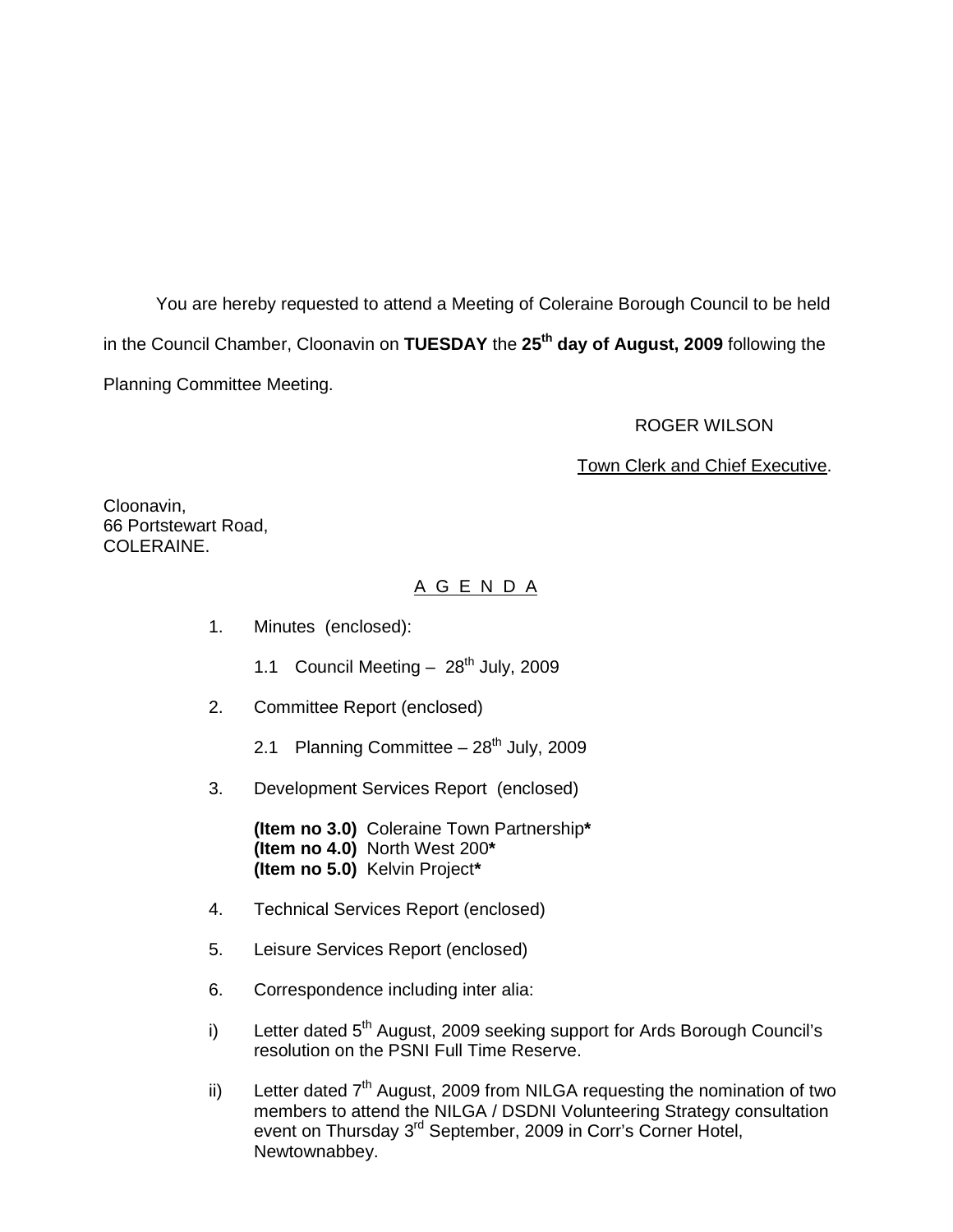- 7. Documents for Sealing
- 8. Any other business

## Enclosed for Information:

Council Information Bulletin - August 2009

# **\* Recommended for consideration "In Committee".**

# To: Each Member of Council. 2009 and 21<sup>st</sup> August, 2009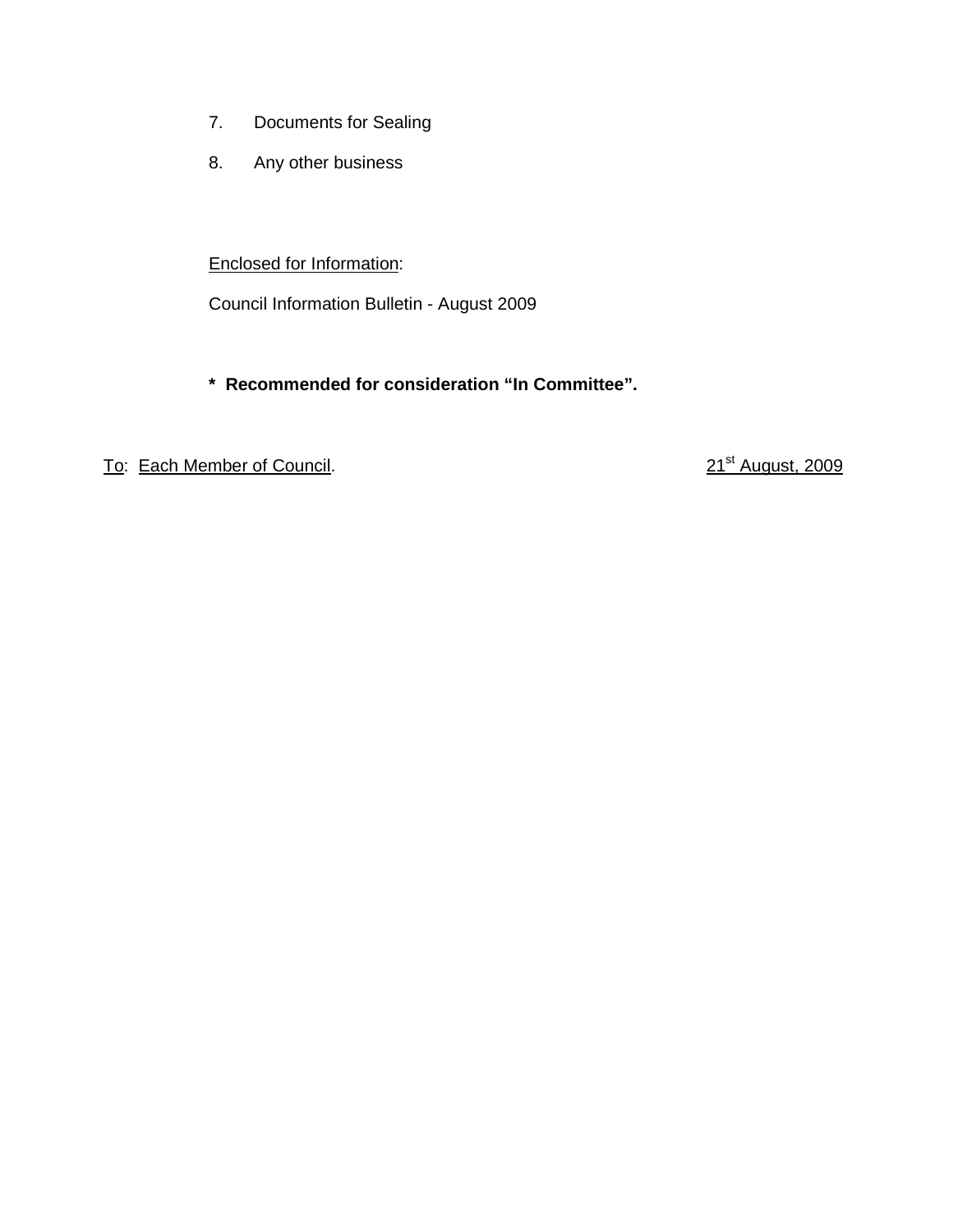## **COLERAINE BOROUGH COUNCIL**

Minutes of proceedings of Coleraine Borough Council held in the Council Chamber, Cloonavin, on Tuesday,  $28<sup>th</sup>$  July, 2009 at 5.00 p.m.

| Convened: | As per notice attached |
|-----------|------------------------|
|-----------|------------------------|

**Present:** The Mayor, Councillor S. Gilkinson, in the Chair

The Deputy Mayor, Councillor W. A. King

## **Aldermen**

| E. T. Black (Mrs.)  | D. McClarty           |
|---------------------|-----------------------|
| M. T. Hickey (Mrs.) | (Items $1.0 - 11.0$ ) |

## **Councillors**

| C. S. Alexander (Ms.) | T. J. Deans           |
|-----------------------|-----------------------|
| (Items $1.0 - 16.0$ ) | E. P. Fielding (Mrs.) |
| D. D. Barbour         | <b>B.</b> Fitzpatrick |
| (Items $1.0 - 15.1$ ) | N. F. Hillis          |
| O. M. Church (Mrs.)   | <b>B.</b> Leonard     |
| A. S. Cole            | R. A. McPherson       |
| J. J. Dallat          |                       |

- **Officers in** Town Clerk and Chief Executive, Director of Technical Services, **Attendance:** Director of Environmental Health, Director of Corporate Services (Items 4.1 - 15.2.6), Acting Director of Leisure Services, Head of Development Services, Head of Performance, Policy and Governance, Tourism Manager (Items 4.1 – 15.2.6), Administrative Officer and Administrative Assistant.
- **Apologies:** Alderman McClure and Councillor McLaughlin

## **1.0 WELCOME**

 The Mayor welcomed everyone to the meeting. He advised members that Councillor McLaughlin was recovering well from his recent operation.

## **2.0 MINUTES**

.

The Minutes of the Special Meeting of 16<sup>th</sup> June, 2009, Council Meeting of 23<sup>rd</sup> June, 2009 and Special Meeting of 23rd June, 2009 were confirmed and signed.

# **3.0 ENVIRONMENTAL HEALTH REPORT**

 Consideration was given to the Report of the Director of Environmental Health (previously supplied).

## **3.1 Legal Proceedings**

It was agreed that this item be held 'In Committee' at the end of the meeting.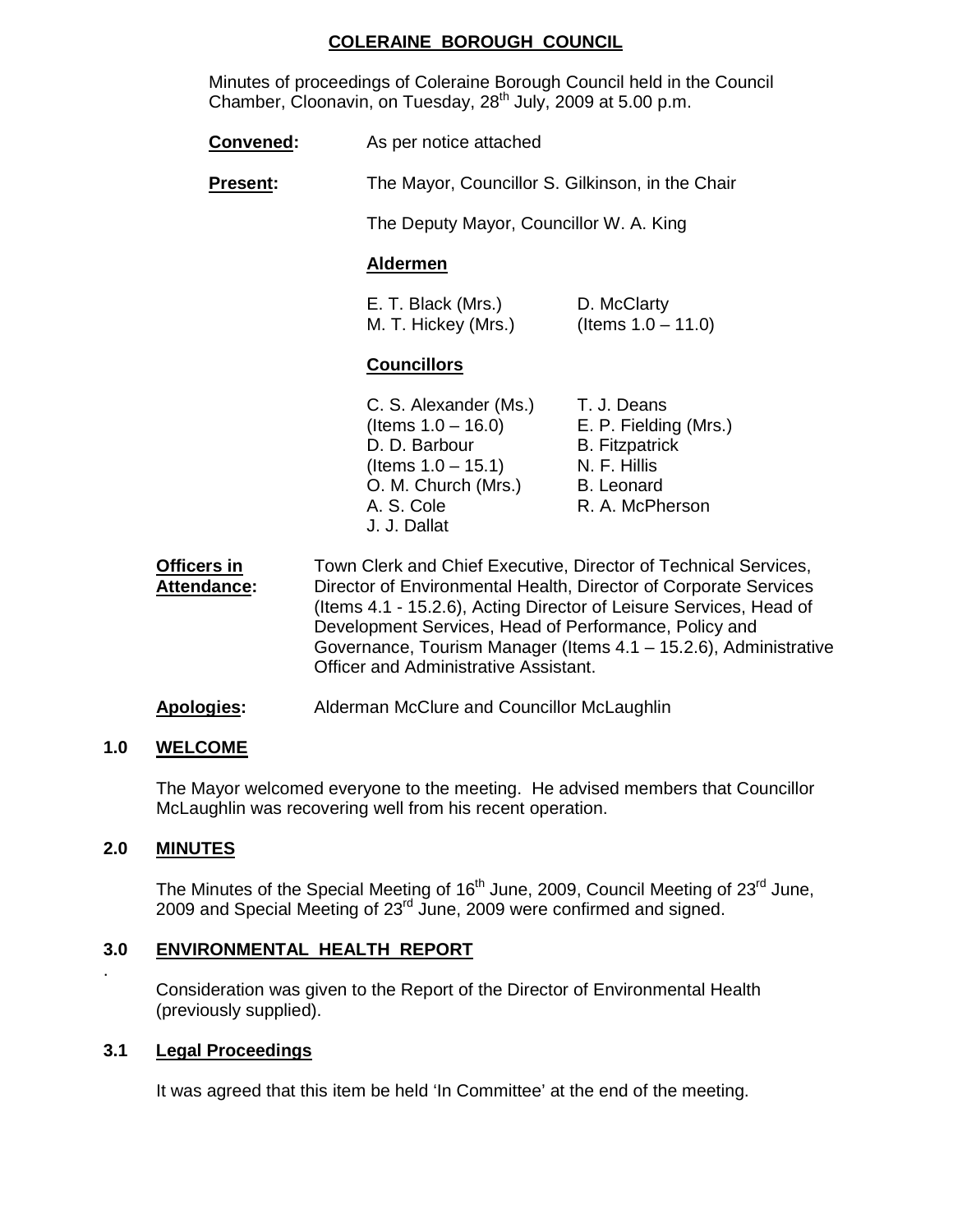## **3.2 Approval of Products of Animal Origin Establishments under EC Regulation 853/2004**

 An application for the change of ownership and business name had been received from the following premises, previously trading as McAtamney's Cuisine:

 Mac's Cuisine, Units 10 and 11 Kilrea Enterprise Centre, Kilrea BT51 5QU operated by Mr. R. McMullan.

## **Agreed:**

That the application be granted full approval.

### **4.0 TECHNICAL SERVICES REPORT**

Consideration was given to the Report of the Director of Technical Services (previously supplied).

## **4.1 North West Waste Management / Letterloan Site**

Consideration was given to information on this issue, as contained in the report, and to letter dated 18<sup>th</sup> July, 2009 from North West Region Waste Management Group (NWRWMG) (previously supplied).

The Director of Technical Services advised members that any decision made at this stage would be legally binding.

It was proposed by Councillor McPherson and seconded by Councillor Hillis:

That Council agree to sell Letterloan site to NWRWMG, if necessary.

It was proposed, as an amendment, by Councillor Leonard and seconded by Councillor Ms. Alexander:

That the Letterloan Road site be removed from the list of available sites.

During a period of discussion, the Director of Technical Services answered members' questions and clarified various issues.

On a request for a recorded vote, members voted on the amendment thus.

| For:            | Aldermen Mrs. Hickey and McClarty, Councillors Ms.<br>Alexander, Cole, Dallat, Fitzpatrick and Leonard (7)    |
|-----------------|---------------------------------------------------------------------------------------------------------------|
| <b>Against:</b> | The Mayor<br>Alderman Mrs. Black, Councillors Barbour, Mrs. Church<br>Mrs. Fielding, Hillis and McPherson (7) |

**Abstention:** Councillor Deans

As the vote was tied, the Mayor used his casting vote and the amendment was lost with seven votes for and eight votes against.

On a request for a recorded vote, the substantive proposal was then voted on thus:

**For:** The Mayor Alderman Mrs. Black, Councillors Barbour, Mrs. Church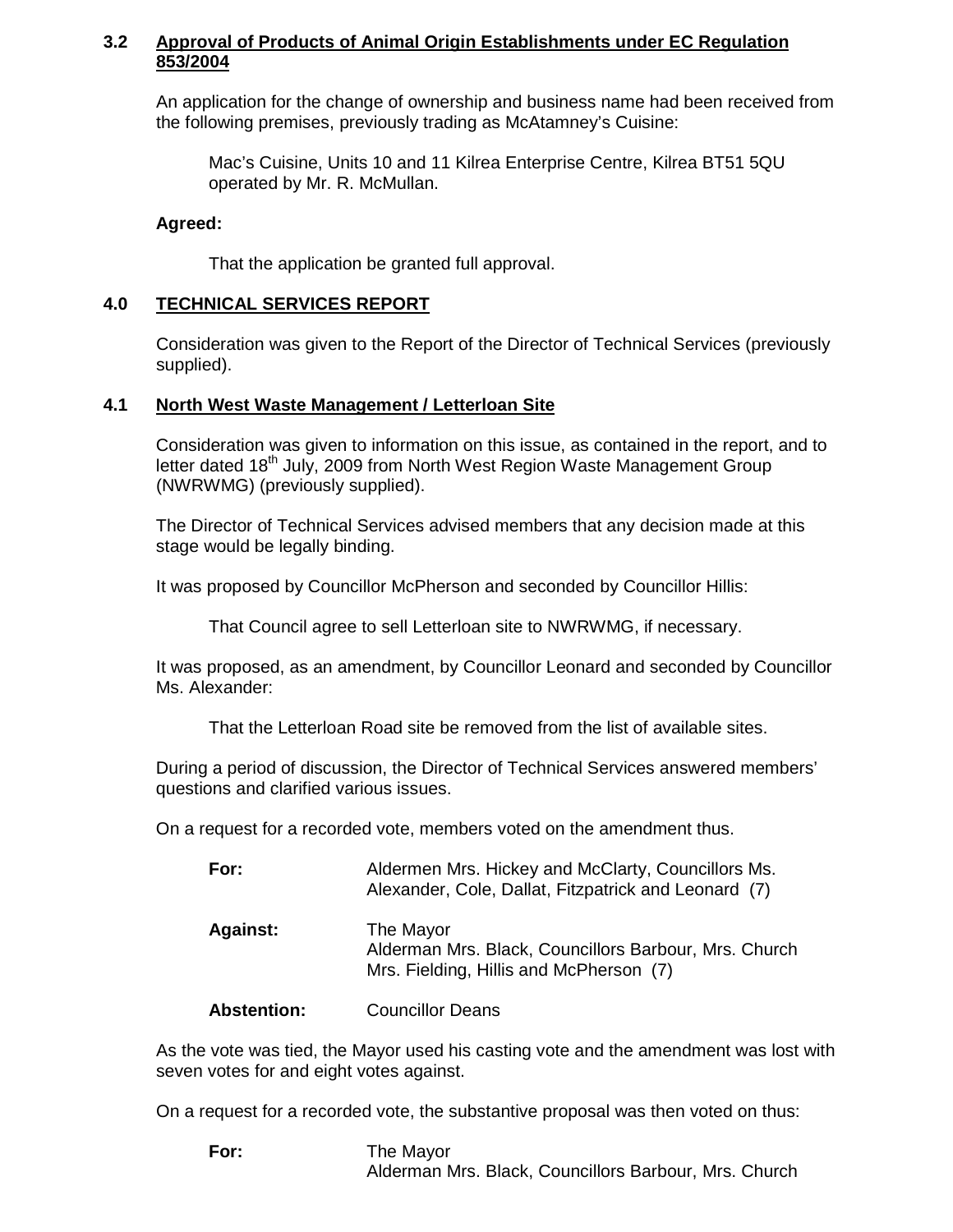|                    | Mrs. Fielding, Hillis and McPherson (7)                                                                    |
|--------------------|------------------------------------------------------------------------------------------------------------|
| <b>Against:</b>    | Aldermen Mrs. Hickey and McClarty, Councillors Ms.<br>Alexander, Cole, Dallat, Fitzpatrick and Leonard (7) |
| <b>Abstention:</b> | <b>Councillor Deans</b>                                                                                    |

## **Agreed:**

With eight votes in favour, including a casting vote by the Mayor, and seven votes against, that Council agree to sell Letterloan site to NWRWMG, if necessary.

A proposal made by Councillor Fitzpatrick and seconded by Councillor Leonard in relation to a report on the benefits which would accrue from the running of a Mechanical Biological Treatment plant, was withdrawn after information was provided by the Director of Technical Services.

## **4.2 Proposed Storage Facility at Causeway Street, Portrush**

|     | <b>Name of Tenderer</b>          |                | <b>Amount</b><br>£ |
|-----|----------------------------------|----------------|--------------------|
| 1.  | Kevin Donnelly Construction      | Omagh          | 163,085.00         |
| 2.  | McLaughlin & Harvey              | Newtownabbey   | 190,865.61         |
| 3.  | <b>Kennedy Contractors</b>       | Coleraine      | 193,412.00         |
| 4.  | S P Harkness                     | Coagh          | 193,850.00         |
| 5.  | Harte & Eakin                    | Coleraine      | 194,613.00         |
| 6.  | Jameson Group                    | Portadown      | 195,591.00         |
| 7.  | <b>Higgins Construction</b>      | Garvagh        | 197,975.00         |
| 8.  | <b>KBC Construction</b>          | Ballymoney     | 199,404.00         |
| 9.  | <b>PRH Construction</b>          | Portglenone    | 199,667.36         |
| 10. | O'Hanolin & Farrell Const. Ltd   | <b>Newry</b>   | 199,863.80         |
| 11. | J & R Contracts                  | Ballymena      | 202,371.11         |
| 12. | Peter McErlean Ltd               | Toome          | 202,750.00         |
| 13. | J F Construction                 | Eglinton       | 203,310.92         |
| 14. | <b>McGuigan Construction Ltd</b> | Donaghmore     | 206,125.00         |
| 15. | <b>NICOR Construction</b>        | Strabane       | 208,981.00         |
| 16. | <b>Dixons Contractors</b>        | Ballymena      | 217,291.02         |
| 17. | <b>MSM Contracts</b>             | Portadown      | 223,322.29         |
| 18. | <b>Caston Ltd</b>                | Gortin         | 227,754.45         |
| 19. | <b>Drumdollagh Construction</b>  | Armoy          | 229,500.00         |
| 20. | <b>Engineering Services</b>      | Stewartstown   | 248,896.03         |
| 21. | <b>Red Sky Group</b>             | <b>Belfast</b> | 308,653.27         |
| 22. | <b>Alex Morton Contracts</b>     | Dromore        | 311,607.17         |

Twenty two tenders had been received for provision of this facility, viz:

On being evaluated and checked by the quantity surveyor, the tender from Kevin Donnelly Construction was found to have an arithmetical error. The correct total, on adjustment, was £163,236.20.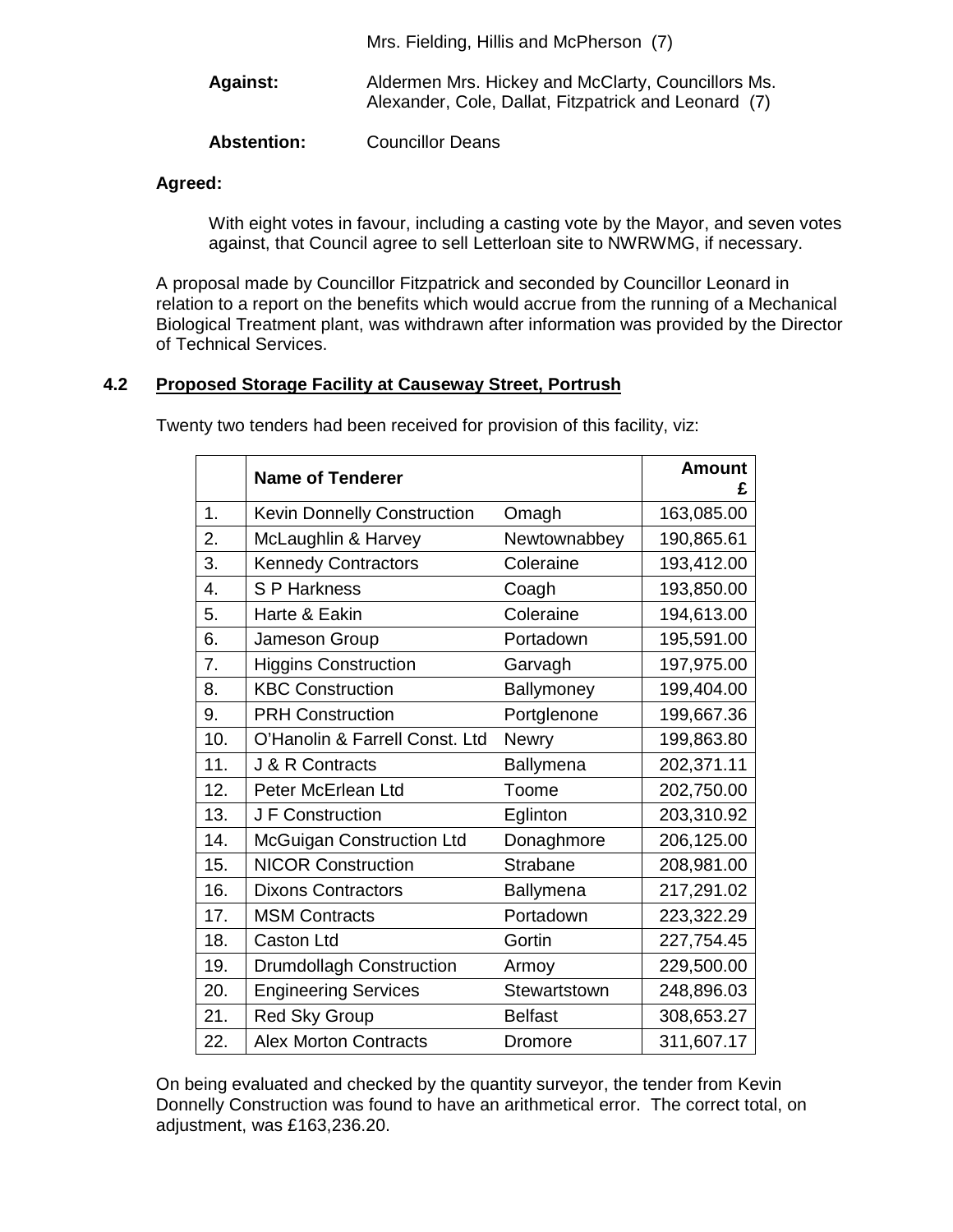Concern was expressed in relation to the dimensions of the proposed storage facility, however, a proposal tabled by Councillor Ms. Alexander to review the siting of the facility, failed to find a seconder.

# **Agreed:**

That Council accept the lowest tender from Kevin Donnelly Construction for the sum of £163,236.20.

## **4.3 Tender for Heavy Duty Suction Roadsweeping Vehicle**

Seven tenders had been received for provision of this vehicle, viz:

| <b>Name and Address</b>                                          |            | <b>Amount</b> |
|------------------------------------------------------------------|------------|---------------|
| McCreath Taylor (NI) Ltd<br>5 Flush Park<br>Lisburn<br>Co Antrim | (Option D) | £90,984       |
| <b>NI Trucks</b><br>3 Mallusk Road<br>Newtownabbey<br>Co Antrim  |            | £91,995       |
| McCreath Taylor (NI) Ltd<br>5 Flush Park<br>Lisburn<br>Co Antrim | (Option A) | £92,495       |
| McCreath Taylor (NI) Ltd<br>5 Flush Park<br>Lisburn<br>Co Antrim | (Option C) | £93,490       |
| McCreath Taylor (NI) Ltd<br>5 Flush Park<br>Lisburn<br>Co Antrim | (Option B) | £97,934       |
| <b>SP Plant</b><br>30 Comber Road<br>Newtownards<br>Co Down      | (Option 1) | £103,904      |
| <b>SP Plant</b><br>30 Comber Road<br>Newtownards<br>Co Down      | (Option 2) | £106,569      |

## **Agreed:**

That Council accept the lowest tender from McCreath Taylor for the sum of £90,984.00.

## **4.4 Tender for Telescopic / Loading Shovel**

Five quotations had been received for provision of this equipment, viz: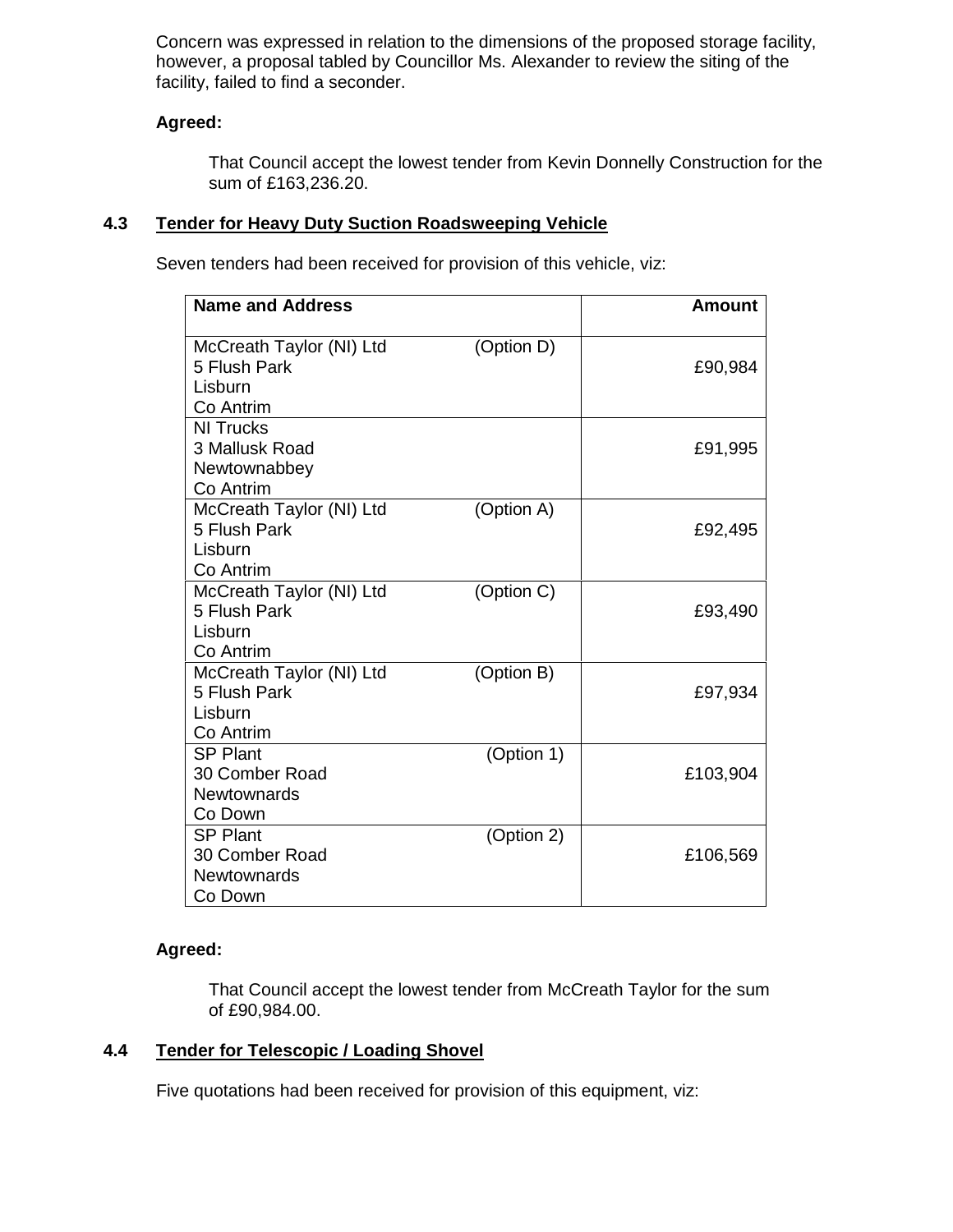| <b>Name and Address</b>                                                                 |            | <b>Amount</b> |
|-----------------------------------------------------------------------------------------|------------|---------------|
| <b>BC Plant Ltd</b><br>Old Coach Road<br>Hillsborough<br>Co Down                        |            | £47,000       |
| D.A. Forgie<br>16 Seacoast Road<br>Limavady<br>Co Londonderry                           |            | £47,950       |
| Saville Machinery<br>67 Moira Road<br>Hillsborough<br>Co Down                           |            | £50,950       |
| Northern Lift Trucks (NI) Ltd<br>1 Flush Park<br>Knockmore Road<br>Lisburn<br>Co Antrim | (Option 1) | £51,979       |
| Northern Lift Trucks (NI) Ltd<br>1 Flush Park<br>Knockmore Road<br>Lisburn<br>Co Antrim | (Option 2) | £57,300       |

On evaluation, it was found that the lowest tender from BC Plant did not meet the required specification.

## **Agreed:**

 That the telescopic / loading shovel be purchased from D A. Forgie for the sum of £47,950.00.

#### **4.5 Entertainment Licence**

#### **4.5.1 Marquee x 2 at Glasgort Road, Aghadowey, Coleraine**

 An application for the grant of an Occasional Entertainment Licence had been received from Mr. David McGuckian on behalf of Chopper Club Ireland.

Days and times on which it is intended to provide entertainment:

Saturday/Sunday  $(29^{th}/30^{th}$  August, 2009) 6.00 p.m. - 1.00 a.m. Sunday  $(30<sup>th</sup>$  August, 2009) 6.00 p.m. – midnight

#### **Agreed:**

 That the Occasional Entertainment Licence be granted subject to no PSNI objections and compliance with any recommendations made by Council's Licensing Department.

All door supervisors employed to be licensed with a scheme recognised by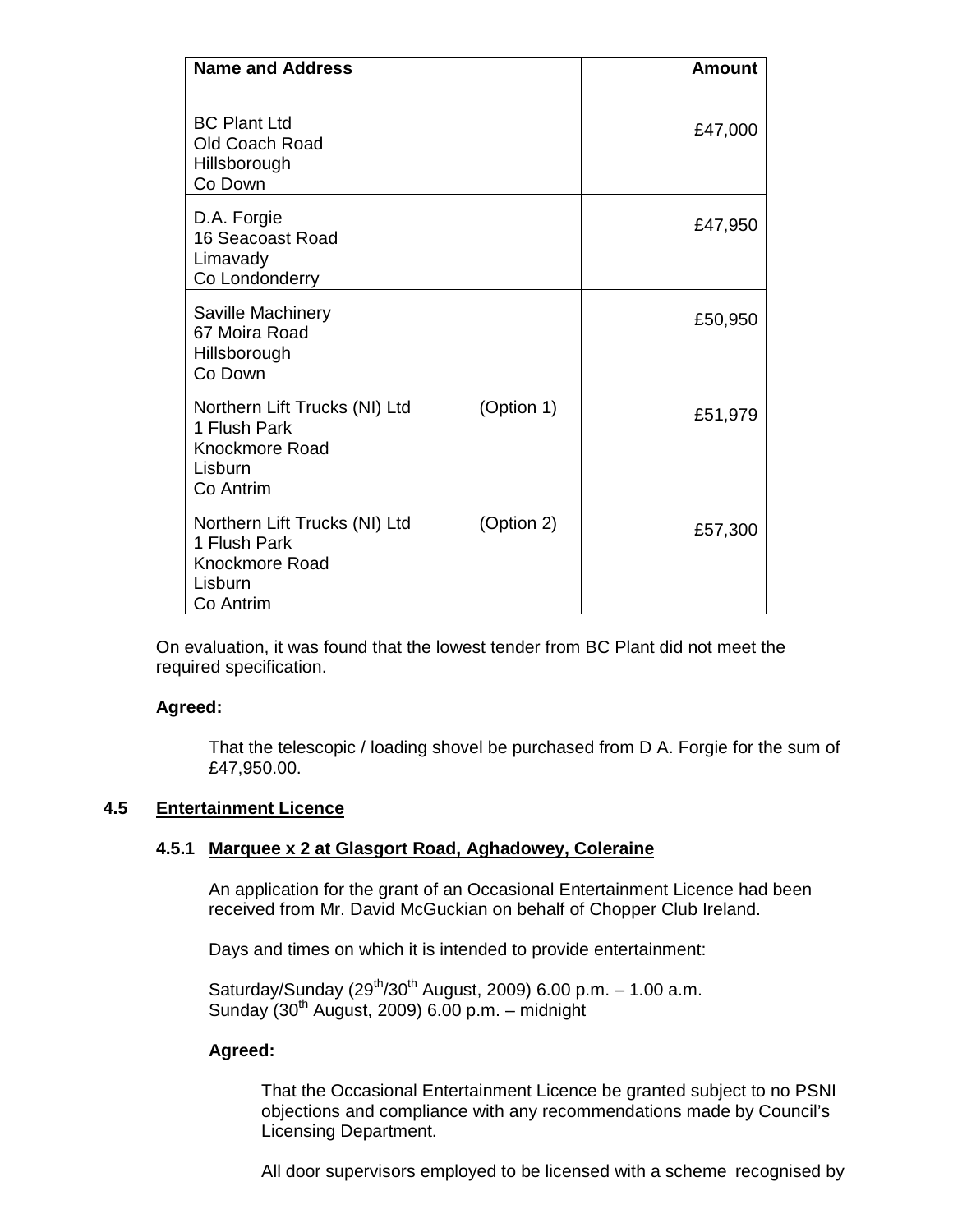Coleraine Borough Council.

# **5.0 DEVELOPMENT SERVICES REPORT**

It was agreed to discuss this report 'In Committee' at the end of the meeting.

## **6.0 LAND AND PROPERTY REPORT**

## **6.1 1 Strandmore, Portrush**

 A request had been received from the owner of this cottage for access across the Arcadia site for delivery vehicles and construction traffic, to facilitate the demolition of the existing dwelling and construction of a replacement dwelling.

## **Agreed:**

On the proposal of Councillor Ms. Alexander and seconded by Alderman McClarty, that Council grant access rights subject to conditions.

## **7.0 LETTER RECEIVED ON 7TH JULY, 2009 FROM MAJOR GENERAL A G DENARO, QUEEN'S ROYAL IRISH HUSSARS**

 Read letter (previously supplied) requesting Council to hold a 'return home' event in Coleraine for The Regiment returning from their third operational tour in Iraq and to host a reception for same.

It was proposed by Councillor Deans and seconded by Councillor Fitzpatrick:

That Council agree to both requests.

Discussion ensued following which the proposal was put to the Meeting.

## **Agreed:**

With ten votes in favour and one vote against, that Council agree to both requests.

## **8.0 EMAIL DATED 25TH JUNE, 2009 FROM NORTHERN IRELAND HUMAN RIGHTS COMMISSION (NIHRC)**

 Read email from Charlene Craig, Information and Publications Worker (previously supplied) requesting Council to host a board meeting and civic reception for NIHRC on 21<sup>st</sup> September, 2009.

## **Agreed:**

That Council agree to both requests.

# **9.0 LETTER DATED 9TH JULY, 2009 FROM BANBRIDGE DISTRICT COUNCIL**

 Read letter (previously supplied) seeking a letter of support from each of the 26 Councils, for an application to be made through Peace III Measure 2.2 in relation to funding for the Community Planning Programme.

## **Agreed:**

That Council provide a letter of support, as requested.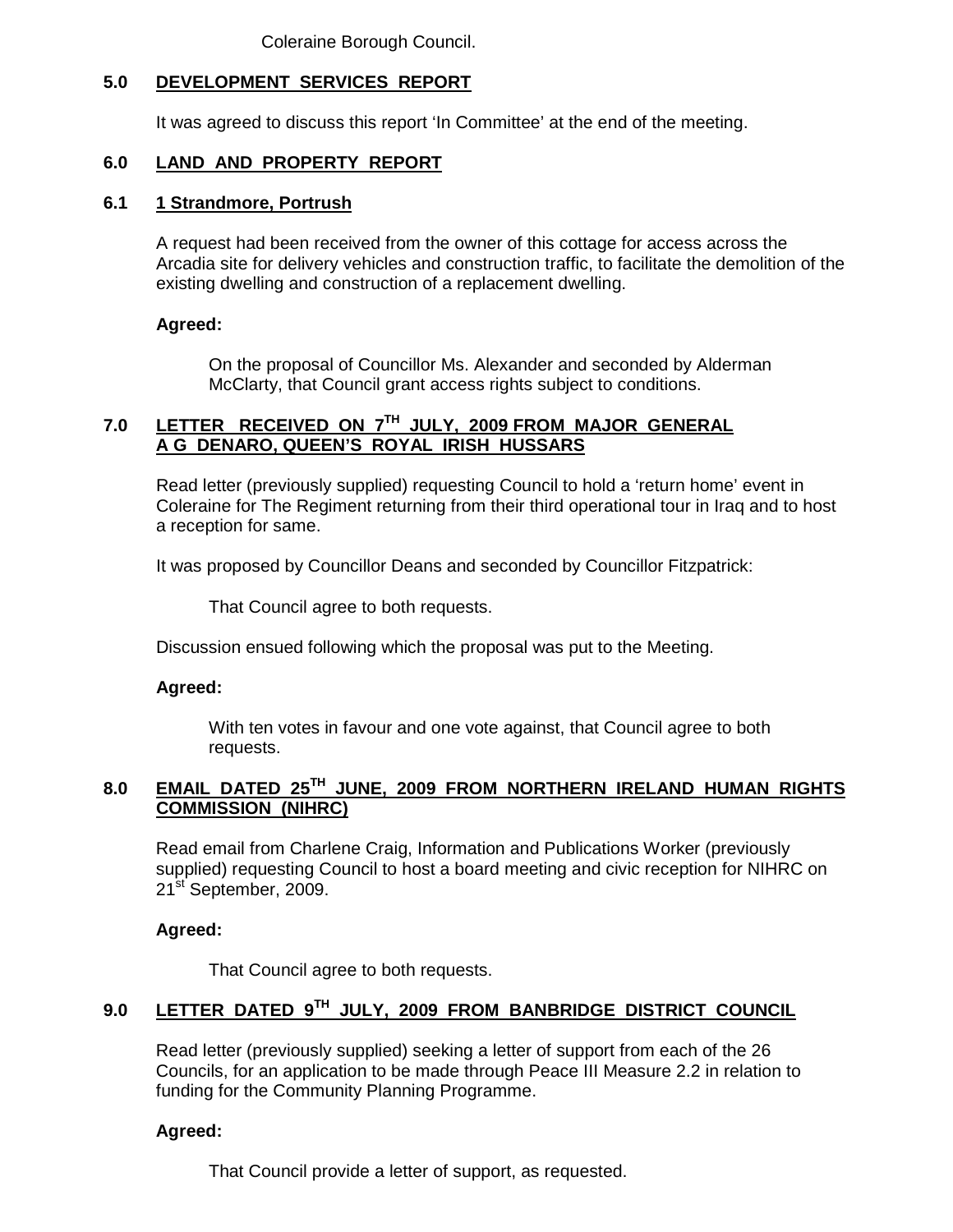## **10.0 LETTER FROM THE CHAIRMAN OF AGE CONCERN COLERAINE**

 Read letter from Elizabeth Lee (previously supplied) thanking Council for the opportunity to speak at a previous meeting and requesting the nomination of two representatives to the Age Concern Committee.

#### **Agreed:**

On the proposal of Councillor Dallat and seconded by Councillor Deans, that Alderman Mrs. Hickey be nominated.

 On the proposal of Alderman McClarty and seconded by Councillor McPherson, that Alderman Mrs. Black be nominated.

## **11.0 DOCUMENTS FOR SEALING**

Resolved:

That the following documents be sealed:

|   | Car Loan Agreements (2) | One IT Assistant and one Building<br><b>Control Officer</b> |
|---|-------------------------|-------------------------------------------------------------|
| ⌒ |                         | Boxald Boxdaton May 2005 2050                               |

2. Cemetery Titles Deeds Register Nos. 3535 - 3550 (inclusive):

| Agherton    |   |
|-------------|---|
| Ballywillan |   |
| Coleraine   | 6 |
| Kilrea      |   |
| Portstewart | 5 |

 Advanced Deeds Register - Nos. 0237 – 0238 (inclusive)

| Agherton    |   |
|-------------|---|
| Ballywillan |   |
| Coleraine   |   |
| Kilrea      |   |
| Portstewart | 2 |
|             |   |

# **12.0 GARDEN / WALL OF REMEMBRANCE**

Requests had been received by several members in relation to provision of a garden or wall of remembrance for those who chose to be cremated.

The Acting Director of Leisure Services advised that this issue had already received preliminary consideration and that he would bring a report to a future meeting.

Mr. Carmichael also agreed to provide a report on the cemetery provision for Portrush to a future meeting

## **13.0 SIGNAGE FOR LOCAL PLACES OF INTEREST**

In response to members' requests, the Acting Director of Leisure Services would look at provision of tourist signage for the homesteads of J. P. Getty and Sam English.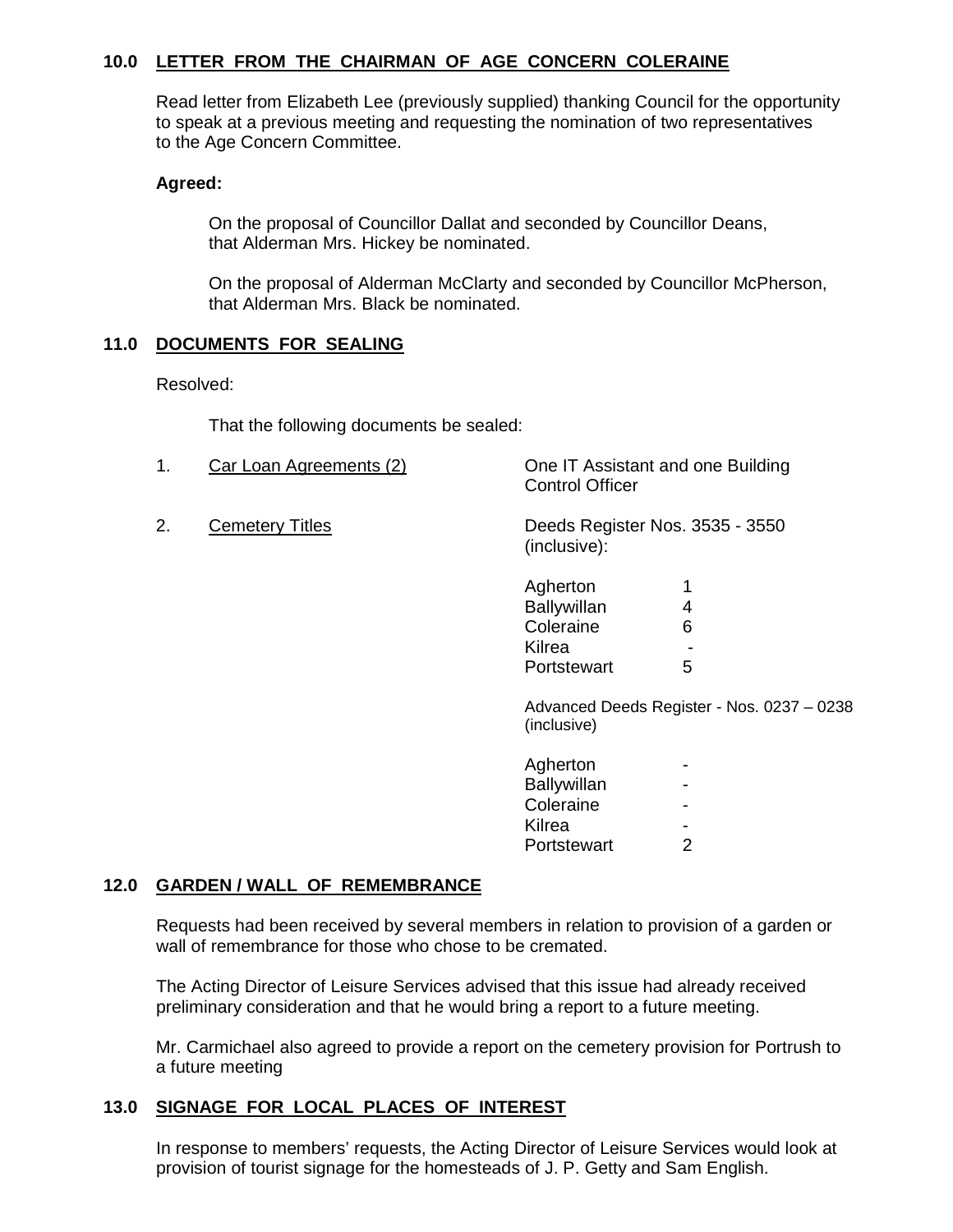# **14.0 PRESENTATION TO LONDON LIVERY COMPANIES**

Council had previously given approval for the Town Clerk and Chief Executive, the Head of Development Services and the Museums Officer, to make a presentation to the London Livery Companies. That meeting had not taken place and the invitation had now been reissued, for 7<sup>th</sup> September, 2009 in London, to all members of the Irish Society Advisory Committee.

## **Agreed:**

That Council approve the inclusion of Councillors Mrs. Church and Deans in the presentation to the Livery Companies in London.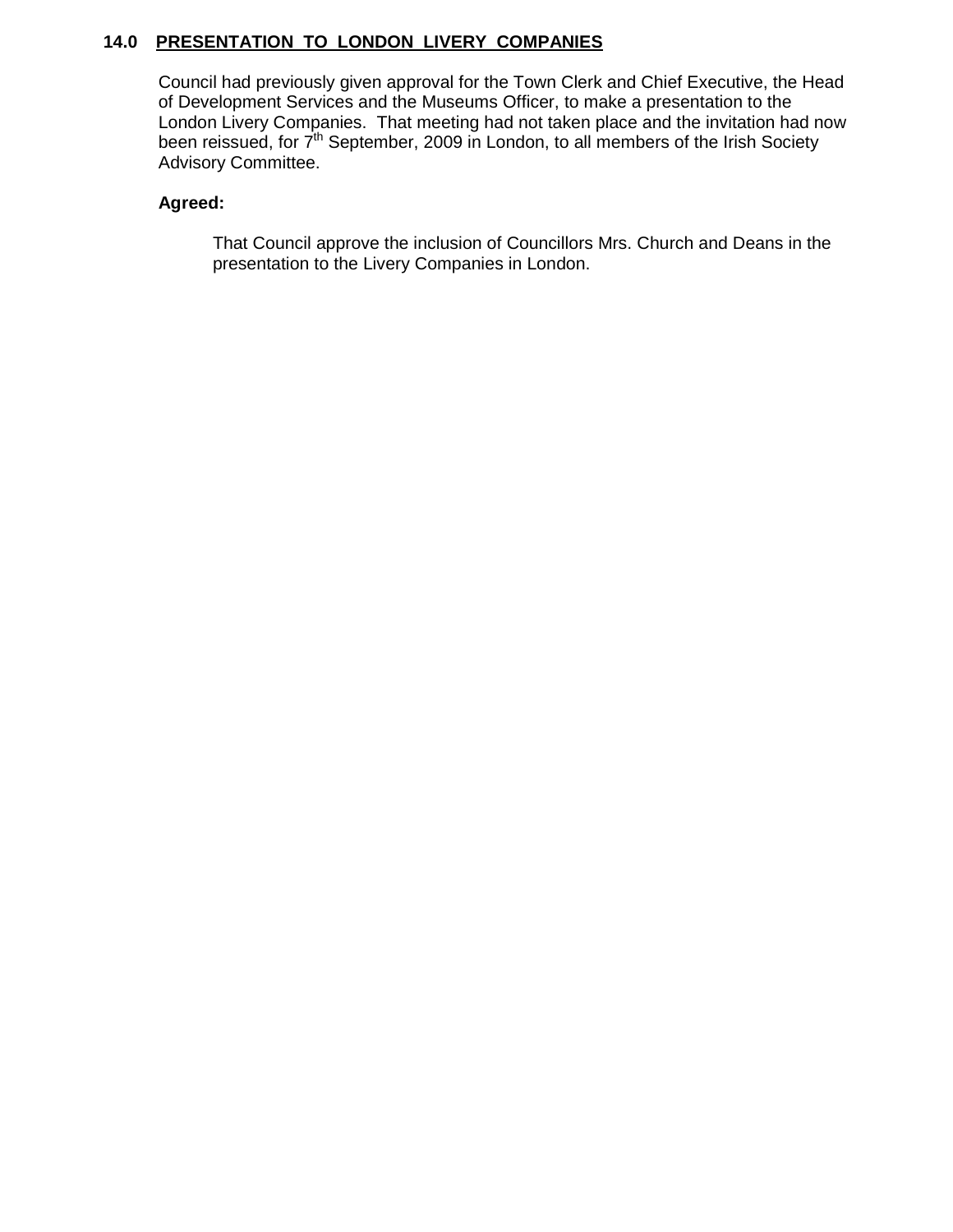### **PLANNING COMMITTEE**

## **28th July, 2009.**

| <b>Present:</b>                          | The Mayor, Councillor S. Gilkinson<br>(Items $2.0 - 10.5$ )                                                                                              |                                                                                                                                 |
|------------------------------------------|----------------------------------------------------------------------------------------------------------------------------------------------------------|---------------------------------------------------------------------------------------------------------------------------------|
|                                          | The Deputy Mayor, Councillor W. H. King                                                                                                                  |                                                                                                                                 |
|                                          | <b>Aldermen</b>                                                                                                                                          |                                                                                                                                 |
|                                          | E. T. Black (Mrs.)<br>M. T. Hickey (Mrs.)<br>(Items $2.0 - 10.5$ )                                                                                       | D. McClarty                                                                                                                     |
|                                          | <b>Councillors</b>                                                                                                                                       |                                                                                                                                 |
|                                          | C. S. Alexander (Ms.)<br>D. D. Barbour<br>O. M. Church (Mrs.)<br>A. S. Cole<br>J. J. Dallat<br>T. J. Deans                                               | E. P. Fielding (Mrs.)<br><b>B.</b> Fitzpatrick<br>N. F. Hillis<br>(Items $2.0 - 10.5$ )<br><b>B.</b> Leonard<br>R. A. McPherson |
| Also in<br><b>Attendance:</b>            | Representatives from the Planning Service -<br>Mr. P. Duffy and Mr. M. McCrystal                                                                         |                                                                                                                                 |
| <b>Officers in</b><br><b>Attendance:</b> | Administrative Officer, Head of Development Services<br>(Items 1.0 – 2.2), Principal Environmental Health<br><b>Officer and Administrative Assistant</b> |                                                                                                                                 |
| <b>Apologies:</b>                        | Aldermen Creelman and McClure and Councillors<br>Bradley, Mrs. Johnston, McLaughlin and McQuillan                                                        |                                                                                                                                 |

## **1.0 CHAIRMAN**

 In the absence of the Chairman and Vice Chairman, it was proposed by Alderman McClarty, seconded by Councillor Fitzpatrick and agreed:

That Councillor King be appointed Chairman for the Meeting.

## **2.0 PLANNING APPLICATIONS**

A list of fifty-five applications was presented for consideration (previously supplied).

## **Applications Deferred from Previous Meeting**

2.1 Application No. 1 C/2007/0300/F Proposed dwelling on a farm at King's Country Cottages, Ringrash Road, Coleraine for Mr. and Mrs. W. King

The opinion of the Planning Service was to approve.

It was agreed that the application be approved.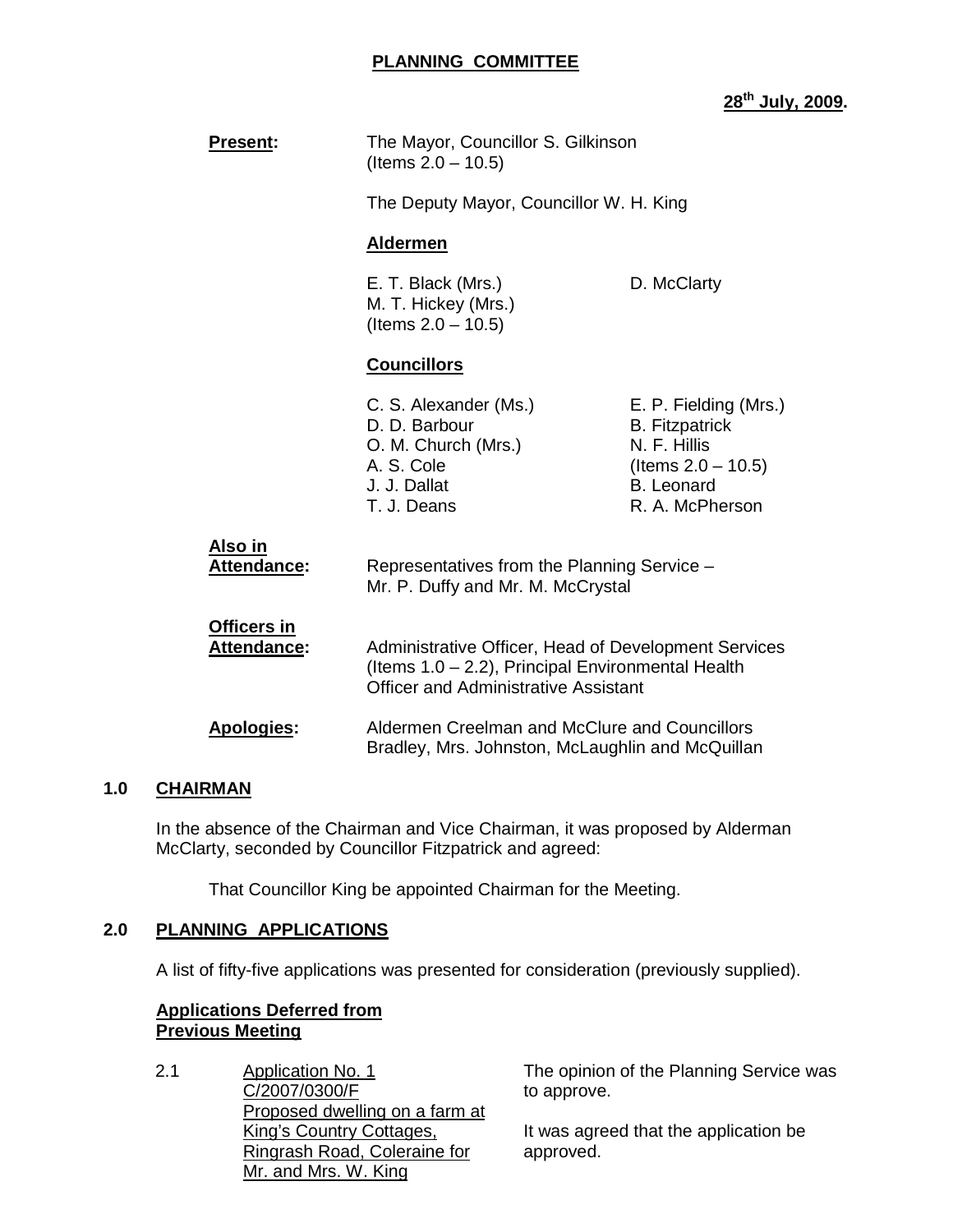2.2 Application No. 2 C/2008/0946/O Proposed 21 bed boutique hotel with associated facilities, car parking and landscape amenity on lands appurtenant to Sweeney's Wine Bar, Bayhead Road, Portballintrae for Mr. S. Sweeney

The opinion of the Planning Service was to approve.

Copy letter dated  $19<sup>th</sup>$  June, 2009 from Joyce Rankin, Vice Chairman, Portballintrae Residents' Association had been previously circulated to each member.

The Administrative Officer reminded members that the land to which this application related was the subject of a covenant restricting its use to car parking. Members were advised that the covenant might be the subject of legal proceedings in the future.

Following discussion it was proposed by Councillor Ms. Alexander and seconded by Alderman Mrs. Black:

> That Council refuse this application.

On a request for a recorded vote members voted thus:

**For:** The Mayor Aldermen Mrs. Black, Mrs. Hickey and McClarty Councillors Ms. Alexander, Mrs. Church, Dallat, Mrs. Fielding, Hillis, King, Leonard and McPherson (12)

**Abstentions:** Councillors Barbour, Cole, Deans and Fitzpatrick (4)

The proposal was subsequently carried.

The opinion of the Planning Service was to approve.

It was agreed that the application be approved.

2.3 Application No. 3 C/2009/0101/F Erection of free-standing trailer shelter in front garden of 6 Fort Crescent, Coleraine for Mr. Switzer

# **New Applications**

2.4 Application No. 3 C/2007/0842/F Redevelopment of site to include 6 no. apartments with associated parking at 5 Causeway View, Portrush for Cloghorr Investments

The opinion of the Planning Service was to refuse.

It was noted that amended plans had been submitted and that the application would be removed from the schedule for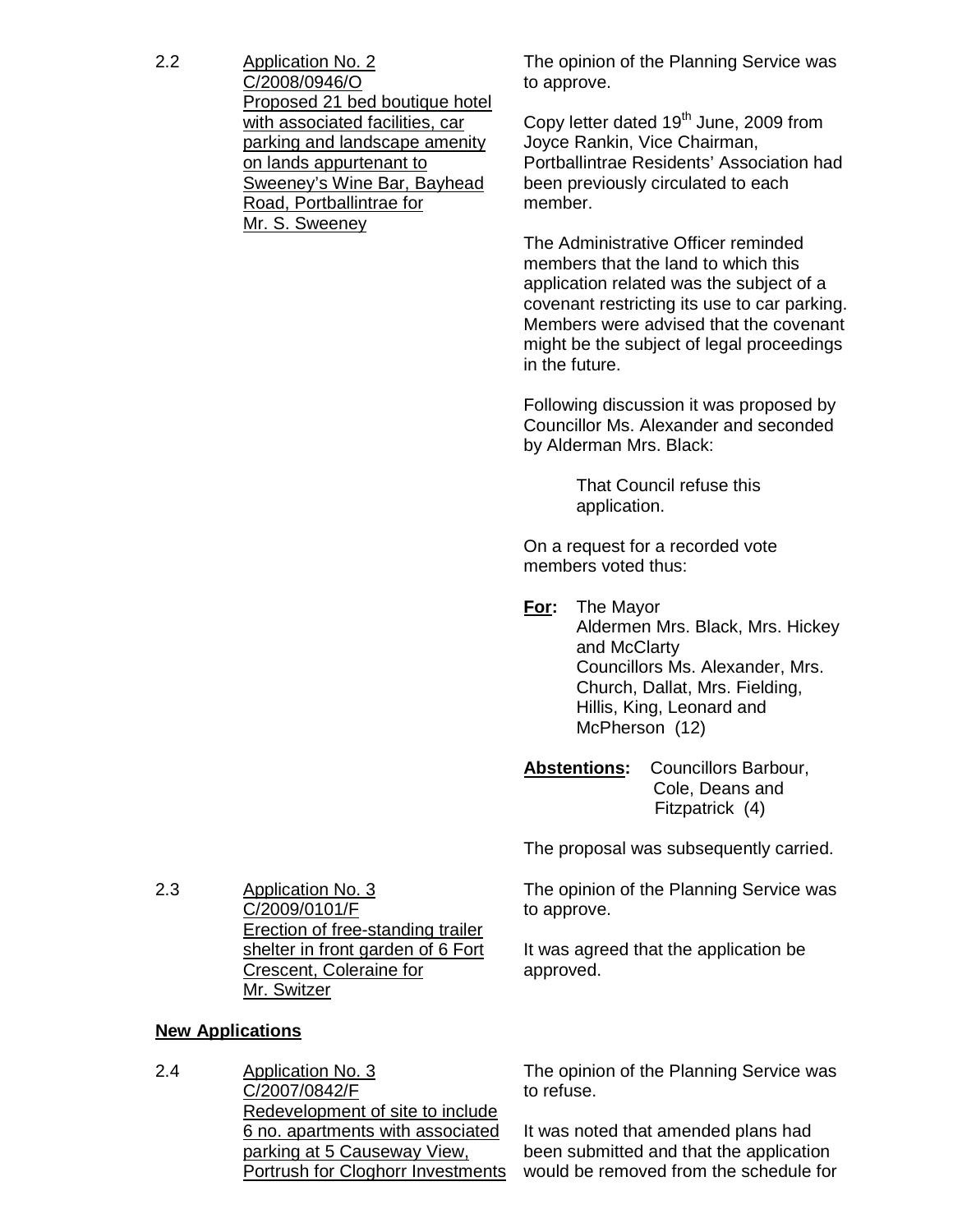further consideration by the Planning Service.

The opinion of the Planning Service was to refuse.

It was proposed by Alderman McClarty, seconded by Councillor Dallat and agreed:

> That the application be deferred for one month to facilitate an office meeting on the grounds that all material planning considerations had not been assessed.

The opinion of the Planning Service was to approve.

It was proposed by Councillor Ms. Alexander, seconded by Councillor Fitzpatrick and agreed:

> That the application be deferred for one month to facilitate an office meeting on the grounds that all material planning considerations had not been assessed.

The opinion of the Planning Service was to approve both applications.

Following discussion it was proposed by Councillor Hillis, seconded by Councillor Ms. Alexander and agreed:

> That the applications be deferred for one month to facilitate an office meeting on the grounds that all material planning considerations had not been assessed.

The opinion of the Planning Service was to approve.

It was proposed by Councillor Ms. Alexander, seconded by Alderman Mrs. Hickey and agreed:

> That the application be deferred for one month

2.5 Application No. 5 C/2008/0032/F Development to provide 2 no. replacement shop units and 3 no. apartments at 2 Causeway Street, Portrush for Mr. L. **Halliday** 

2.6 Application No. 11 C/2008/0690/F To demolish existing 2 no. semidetached dwellings and replace with 2 no. new semi-detached dwellings at 15 and 17 Prospect Road, Portstewart for Mr. G. Kee

2.7 Application No. 13 C/2008/0756/A Back illuminated sign fixed to building as per drawing at 55 Glenmanus Road, Portrush for Lidl Northern Ireland Gmbh

> Application No. 14 C/2008/0757/F Local foodstore with allocated car parking at 55 Glenmanus Road, Portrush for Lidl Northern Ireland Gmbh

2.8 Application No. 15 C/2008/0764/F Regularisation to include additional gable window to townhouse, adjustment of window configuration on apartment block 1, additional unit created in apartment block 1, private roof terrace to apartment block 77 and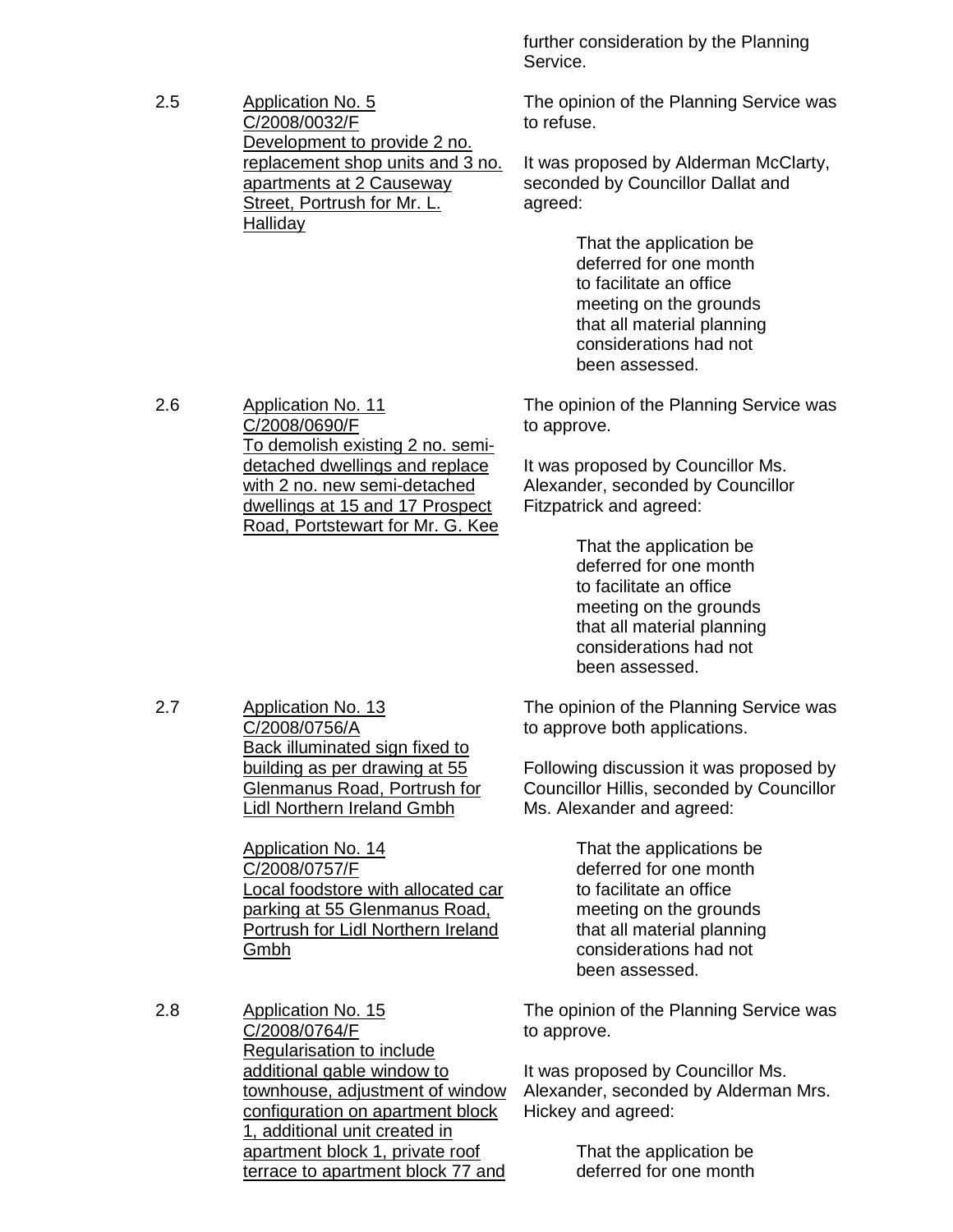additional parking to basement at O'Neill's Caravan Park, Burnside Road, Portstewart for Mr. B. O'Neill

2.9 Application No. 20 C/2009/0004/F Proposed new dwelling and garage between 60 and 62 Millbank Avenue, Portstewart for Kimham Ltd.

 to facilitate an office meeting on the grounds that all material planning considerations had not been assessed.

The opinion of the Planning Service was to approve.

It was proposed by Alderman Mrs. Hickey, seconded by Councillor Ms. Alexander and agreed:

> That the application be deferred for one month to facilitate an office meeting on the grounds that all material planning considerations had not been assessed.

The opinion of the Planning Service was to refuse.

It was proposed by Councillor Dallat, seconded by Alderman Mrs. Hickey and agreed:

> That the application be deferred for one month to facilitate an office meeting on the grounds that all material planning considerations had not been assessed.

The opinion of the Planning Service was to refuse.

It was proposed by Councillor Mrs. Church, seconded by Councillor Dallat and agreed:

> That the application be deferred for one month to facilitate an office meeting on the grounds that all material planning considerations had not been assessed.

2.12 Application No. 24 C/2009/0051/O Replacement of existing building with site for traditional rural dwelling under Policy CTY 3 of Draft PPS 21 opposite No. 81

The opinion of the Planning Service was to approve.

It was proposed by Councillor Cole, seconded by Councillor Deans and agreed:

2.10 Application No. 21 C/2009/0014/F Agricultural storage shed for storing farm machinery, hay and temporary animal shelter 70m north east of No. 121 Agivey Road, Kilrea for Mr. M. McCormack

2.11 Application No. 23

**McKinney** 

C/2009/0033/F

Retention of agricultural access and laneway to prevent large agricultural vehicles parking, turning on the narrow public road 240m east of 3 Boveedy Road, Kilrea for Mr. and Mrs. R.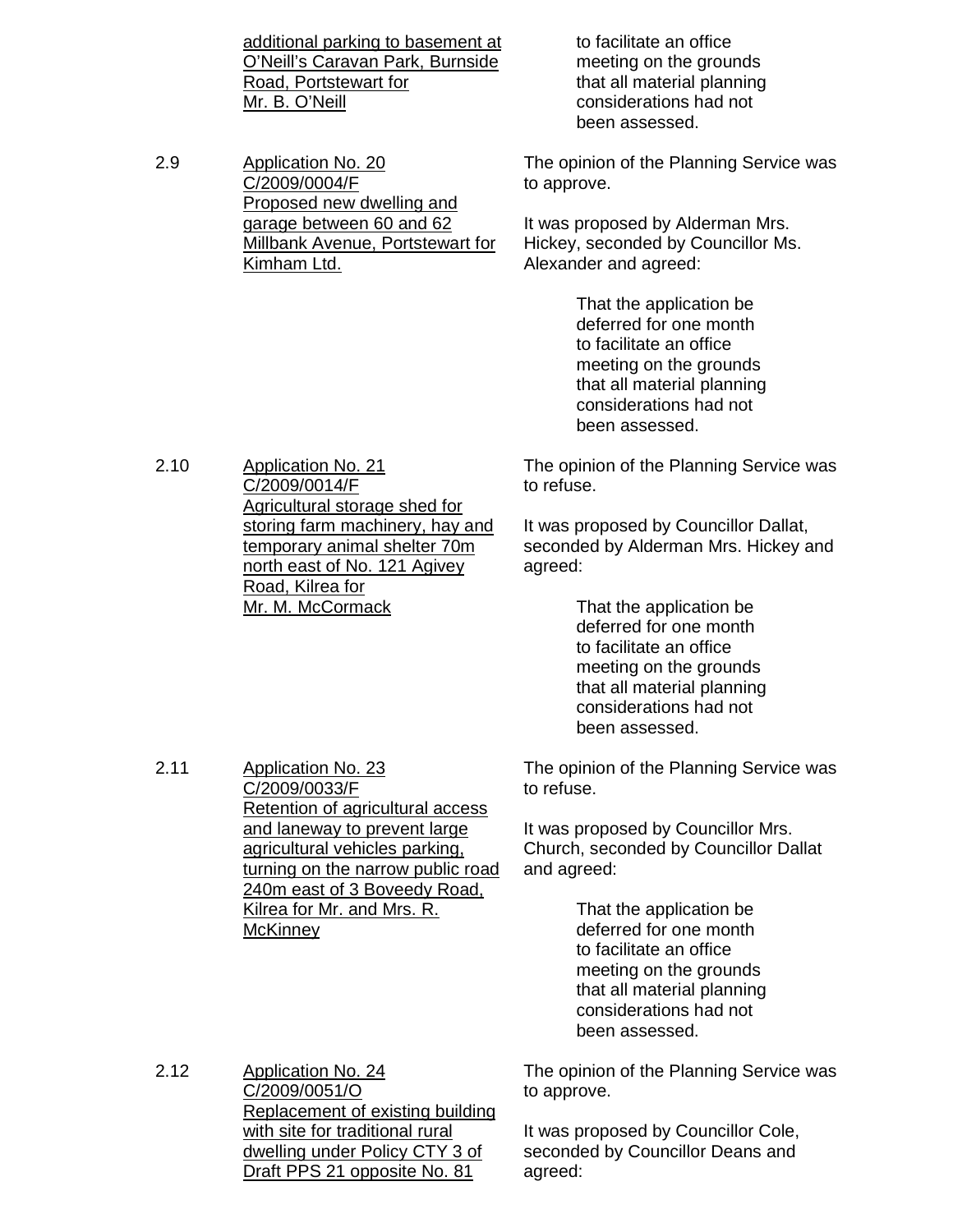Moneycarrie Road, Aghadowey for Mr. R. Martin **That the application be** 

 deferred for one month to facilitate an office meeting on the grounds that all material planning considerations had not been assessed.

Proposed builders' storage shed The opinion of the Planning Service was to refuse.

> It was proposed by Councillor Dallat, seconded by Alderman Mrs. Hickey and agreed:

> > That the application be deferred for one month to facilitate an office meeting on the grounds that all material planning considerations had not been assessed.

2.14 Application No. 31 C/2009/0214/O Site for dwelling house 50m south west of 26 Drumeil Road, Aghadowey for Mr. B. McAfee

The opinion of the Planning Service was to refuse.

It was proposed by Councillor Dallat, seconded by Alderman Mrs. Hickey and agreed:

> That the application be deferred for one month to facilitate an office meeting on the grounds that all material planning considerations had not been assessed.

The opinion of the Planning Service was to refuse.

It was proposed by Councillor Leonard, seconded by Councillor Hillis and agreed:

> That the application be deferred for one month to facilitate an office meeting on the grounds that all material planning considerations had not been assessed.

The opinion of the Planning Service was to refuse.

2.16 Application No. 38 C/2009/0291/F Replacement of existing garage for dwelling adjacent to 11

It was proposed by Councillor Mrs.

C/2009/0136/F

Development

2.15 Application No. 33

C/2009/0249/O

Construction of dwelling and detached garage 20m south of 178 Agivey Road, Aghadowey, Coleraine for Mr. B. Dempsey

and extension of existing

approved yard and new access lane to Churchtown Road 200m south west of St. Patrick's Primary School, Churchtown Road, Garvagh for Heaney

2.13 Application No. 27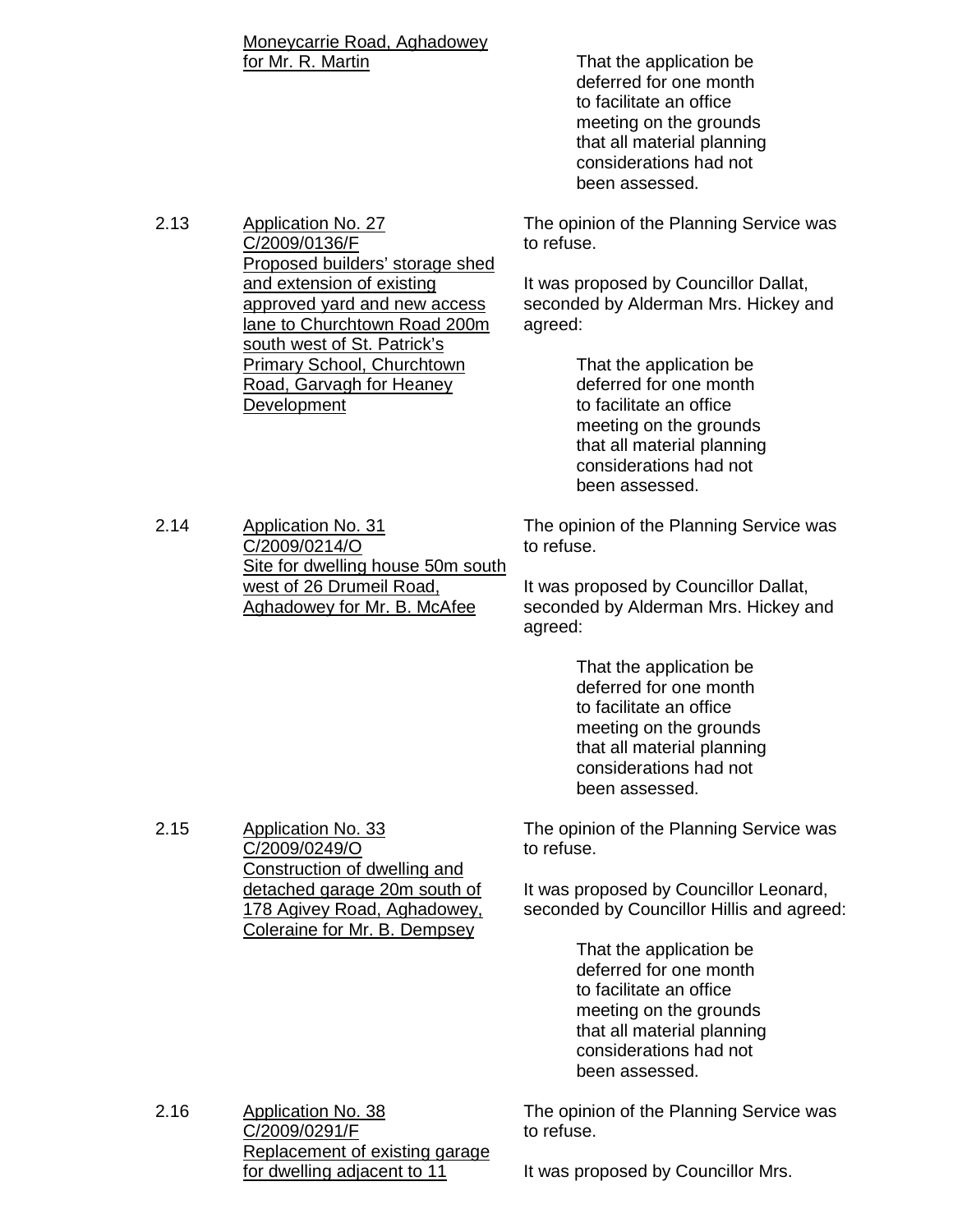#### Drumcroone Road, Garvagh for Mr. E. Holmes

Proposed new equestrian centre under PPS 8 open space, sport and outdoor recreation 400m north west of 40 Ballyrogan Road,

Ringsend, Coleraine for

Church, seconded by Alderman Mrs. Hickey and agreed:

> That the application be deferred for one month to facilitate an office meeting on the grounds that all material planning considerations had not been assessed.

The opinion of the Planning Service was to refuse.

It was proposed by Councillor Dallat, seconded by Alderman Mrs. Hickey and agreed:

> That the application be deferred for one month to facilitate an office meeting on the grounds that all material planning considerations had not been assessed.

2.18 Application No. 52 C/2009/0358/F Replacement dwelling and garage in lieu of previously approved renovation C/2008/0884/F at 9 Burnside Road, Portstewart for Mr. and Mrs. Jackson

The opinion of the Planning Service was to approve.

It was proposed by Alderman Mrs. Hickey, seconded by Councillor Ms. Alexander and agreed:

> That the application be deferred for one month to facilitate an office meeting on the grounds that all material planning considerations had not been assessed.

## **3.0 OFFICE MEETINGS**

It was noted that the office meetings would be held on Friday,  $14<sup>th</sup>$  August, 2009.

## **4.0 CONSULTATION PROCESS**

 Consideration was given to the Administrative Officer's Report on the Consultation Process (previously supplied).

#### 4.1 Streamlined Consultation

 Following the introduction of the Planning Service's Streamlined Consultation process on 1<sup>st</sup> January, 2009 an update had now been provided on the scheme.

 Feedback from applicants and agents had been very positive and, based on the success of the scheme in the pilot Council Districts, the streamlined process had

Mr. M. O'Kane

2.17 Application No. 44

C/2009/0321/F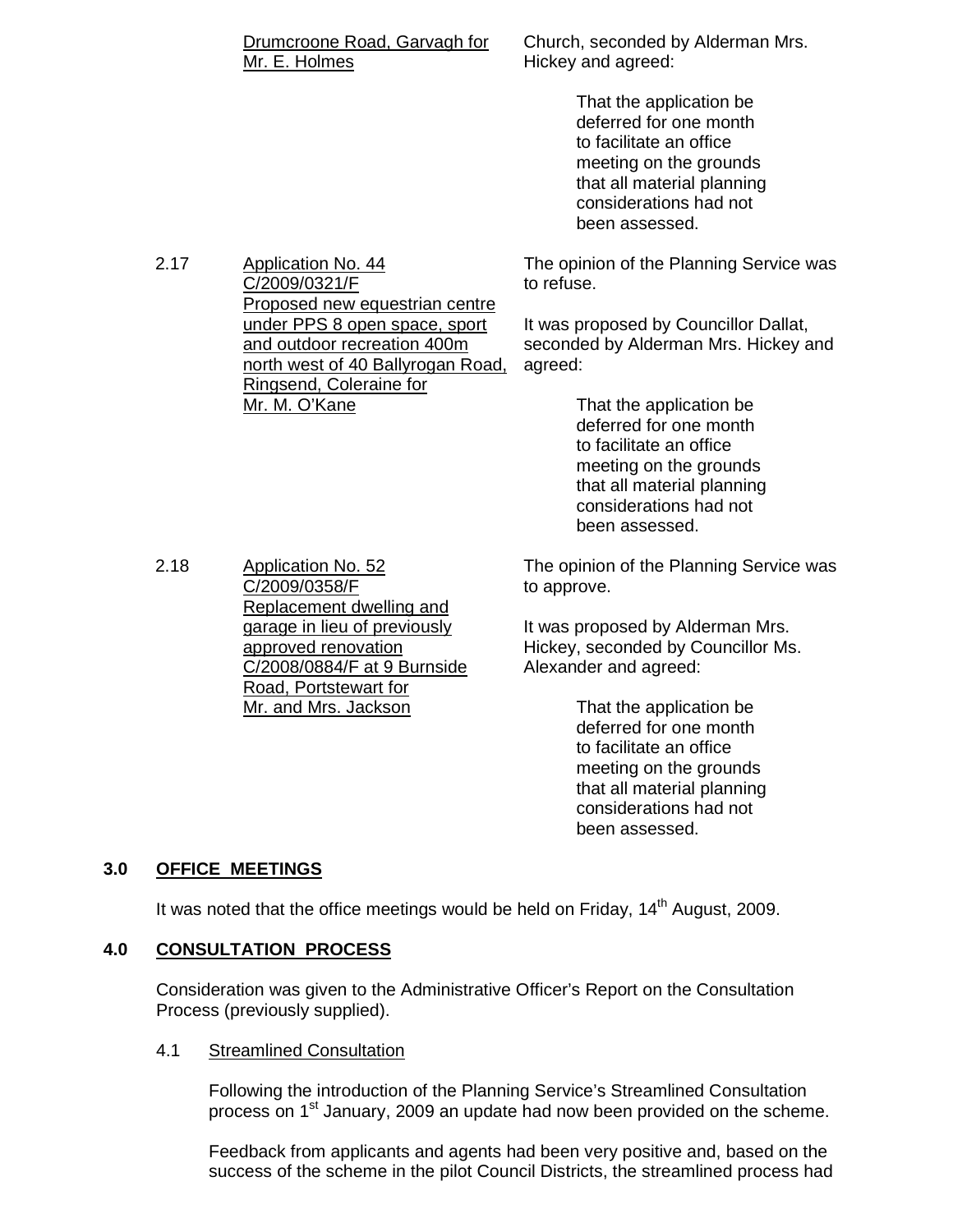now been extended to all 26 Councils in Northern Ireland.

 The process had operated very efficiently and, based on the fact that only two applications were requested to be removed from the streamlined list, the range and type of applications proposed for streamlining would appear to be appropriate.

It was agreed:

That Council continue participating in the streamlined scheme.

#### 4.2 Office Meetings

 Under the Department's Deferral Procedure Guidance Council could request Planning Service to defer consideration of individual applications where Council, as a corporate body, disagreed with the preliminary opinion.

 Members noted the practical problems associated with accommodating large deputations at office meetings both in terms of office accommodation and the management of discussions on contentious applications.

 It was generally agreed, however, that office meetings provided the only real opportunity for applicants and objectors to influence planning decisions.

 Accordingly it was proposed by Councillor Ms. Alexander and seconded by Councillor Fitzpatrick:

 That Council agree to no restrictions on the attendance at office meetings.

 On being put to the Meeting the proposal was carried, fourteen members voting in favour and no one voting against.

## **5.0 PLANNING APPEALS INFORMATION**

 The Administrative Officer's Report on Planning Appeals had been previously circulated to each member for information detailing the following:

- Proposed single garage (retrospective), Ballygellagh Village, Portstewart for MAM Developments Ltd.;
- Single dwelling and garage adjacent to No. 194 Gelvin Road, Garvagh;
- Enforcement Appeals:
	- Land to the rear of 162 Coleraine Road, Portstewart;
	- Land opposite 34 Sconce Road, Articlave, Coleraine.

## **6.0 REFORM OF THE PLANNING SYSTEM IN NORTHERN IRELAND**

 Consideration was given to the Administrative Officer's Report on the Reform of the Planning System in Northern Ireland (previously supplied).

It was agreed: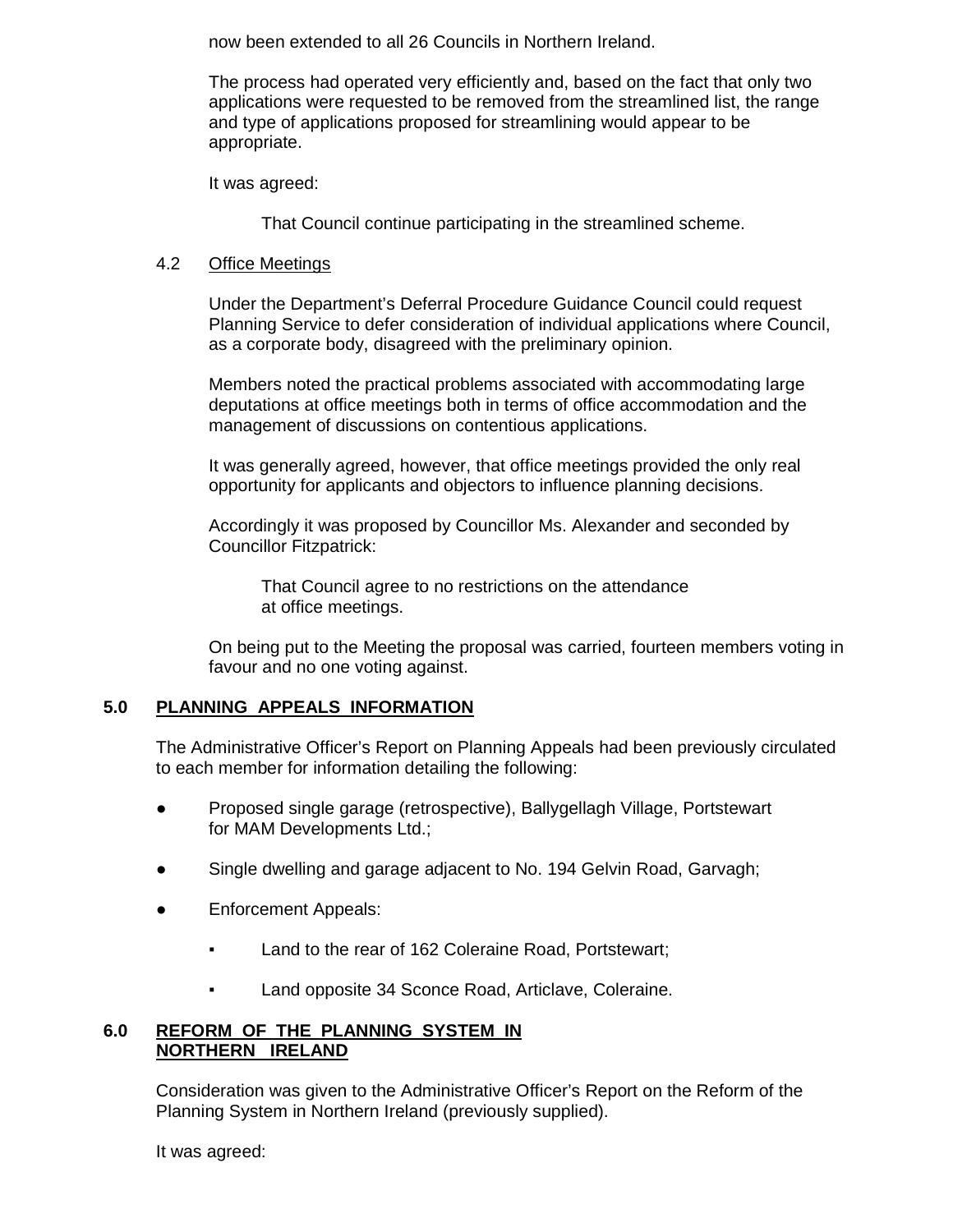That Council's Planning Consultants, Fleming Mounstephen Planning, be appointed to prepare a draft/final response as follows:

Planning Committee Attendance by Mr. Peter Fleming to present draft<br>25<sup>th</sup> August, 2009 response. Members' views gathered and incorpo response. Members' views gathered and incorporated into draft response as appropriate.

 Planning Committee Final response presented for consideration. 8<sup>th</sup> September, 2009

## **7.0 PLANNING APPLICATION C/2009/0246/F 38 COLERAINE ROAD, PORTSTEWART**

Consideration was given to copy letter dated  $25<sup>th</sup>$  June, 2009 from the Divisional Planning Manager in response to Council's request for a withdrawal of the refusal decision issued following the June Meeting (previously supplied).

 It was noted that it was not possible to withdraw a valid decision once it has been issued.

#### **8.0 PLANNING APPLICATION C/2009/0432/MDA APPLICATION TO DISCHARGE PLANNING AGREEMENT ON LANDS TO THE SOUTH AND EAST OF GLENKEEN HOLLOWS AND GLENKEEN MEADOWS, GLENKEEN**

Consideration was given to copy letter dated  $9<sup>th</sup>$  July, 2009 from the Divisional Planning Manager advising Council that an application had been received to discharge the existing agreement under Article 40A of the Planning (Northern Ireland) Order 1991. The existing legal agreement related to the laying out, construction, landscaping and maintenance of a woodland area on lands at Glenkeen, Aghadowey.

 Following discussion it was proposed by Councillor Deans and seconded by Councillor Cole:

That the existing legal agreement be retained.

 On being put to the Meeting the proposal was lost, five members voting in favour and nine members voting against.

 Accordingly it was agreed to offer no objection to the discharge of the Article 40A agreement.

**9.0 PLANNING APPLICATION C/2009/0437/F RECONSTRUCTION OF HYDROELECTRIC SYSTEM PRODUCING ELECTRICITY FOR SUPPLY TO THE ADJACENT FARM AND THE GRID. CONSISTING OF WATER INTAKE STRUCTURE, RE-ESTABLISHED LEAT TURBINE HOUSE AND WATER RETURN CHANNEL AT WOODBANK HOUSE, 24 METTICAN ROAD, GARVAGH FOR MR. K. CLYDE GARVAGH**

> Consideration was given to copy letter dated  $8<sup>th</sup>$  July, 2009 from the Divisional Planning Officer inviting Council's comments on the above application (previously supplied).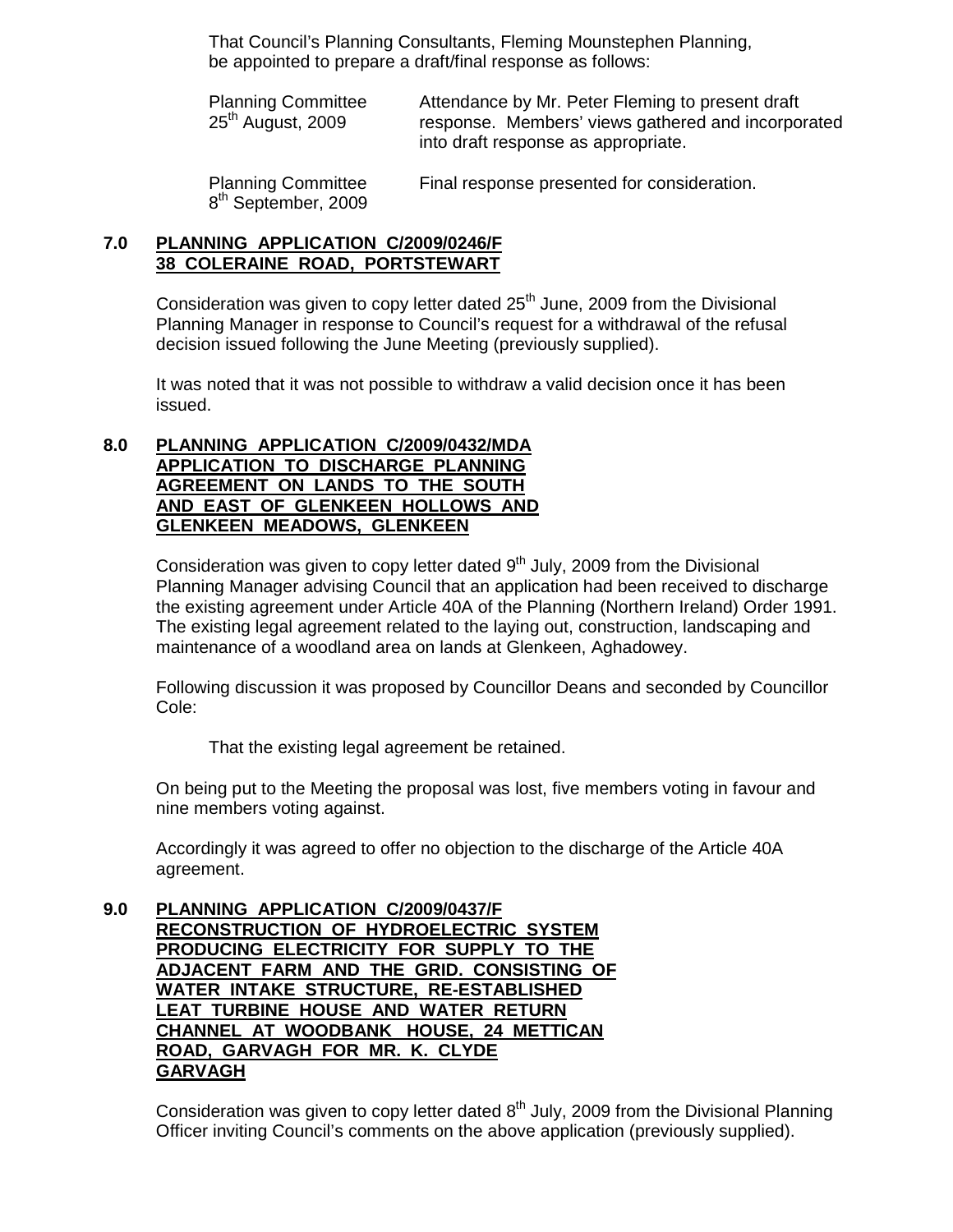Reported that there were no noise problems and the Director of Environmental Health would be responding to the consultation.

# **10.0 PLANNING ISSUES RAISED BY MEMBERS**

| 10.1 | 28 Prospect Road, Portstewart<br>and Craigvara Cottage, Portrush | Councillor Ms. Alexander referred to<br>enforcement issues relating to these<br>properties.                                                                                                                                                                                       |
|------|------------------------------------------------------------------|-----------------------------------------------------------------------------------------------------------------------------------------------------------------------------------------------------------------------------------------------------------------------------------|
|      |                                                                  | Mr. Duffy would contact Councillor Ms.<br>Alexander with an update and would<br>report to Council at the September<br>Meeting.                                                                                                                                                    |
| 10.2 | <b>Derelict Properties</b>                                       | Reference was made to planning<br>approvals for derelict properties which<br>had now been affected by developers<br>going into liquidation.                                                                                                                                       |
|      |                                                                  | Councillor Dallat asked if there was an<br>opportunity to change or amend plans for<br>properties which should have been<br>protected.                                                                                                                                            |
|      |                                                                  | Mr. Duffy advised that an approval had a<br>time limit of five years. If development<br>had not commenced the approval expired<br>and the applicant had to re-apply. If the<br>site was sold the Planning Service would<br>respond when the planning application<br>was received. |
| 10.3 | Derelict Sites - Maintenance                                     | Councillor Cole referred to sites, where<br>following development, the remaining<br>ground was neglected and not<br>maintained.                                                                                                                                                   |
|      |                                                                  | Mr. Duffy advised that Planning Service<br>required a percentage of open space to<br>be provided within new housing<br>developments and that normally a<br>management agreement would be drawn<br>up to ensure the surplus ground was<br>landscaped and maintained.               |
|      |                                                                  | Councillor Cole would write to Mr. Duffy<br>detailing the problem sites.                                                                                                                                                                                                          |
| 10.4 | <b>Major Sites</b>                                               | Reference was made to the possibility of<br>meeting with developers who were<br>currently involved in developing major<br>sites, eg. the former hospital site in<br>Coleraine and the former Strand Hotel<br>site in Portstewart.                                                 |
|      |                                                                  | It was noted that Planning Service had<br>the powers to withdraw planning approval                                                                                                                                                                                                |